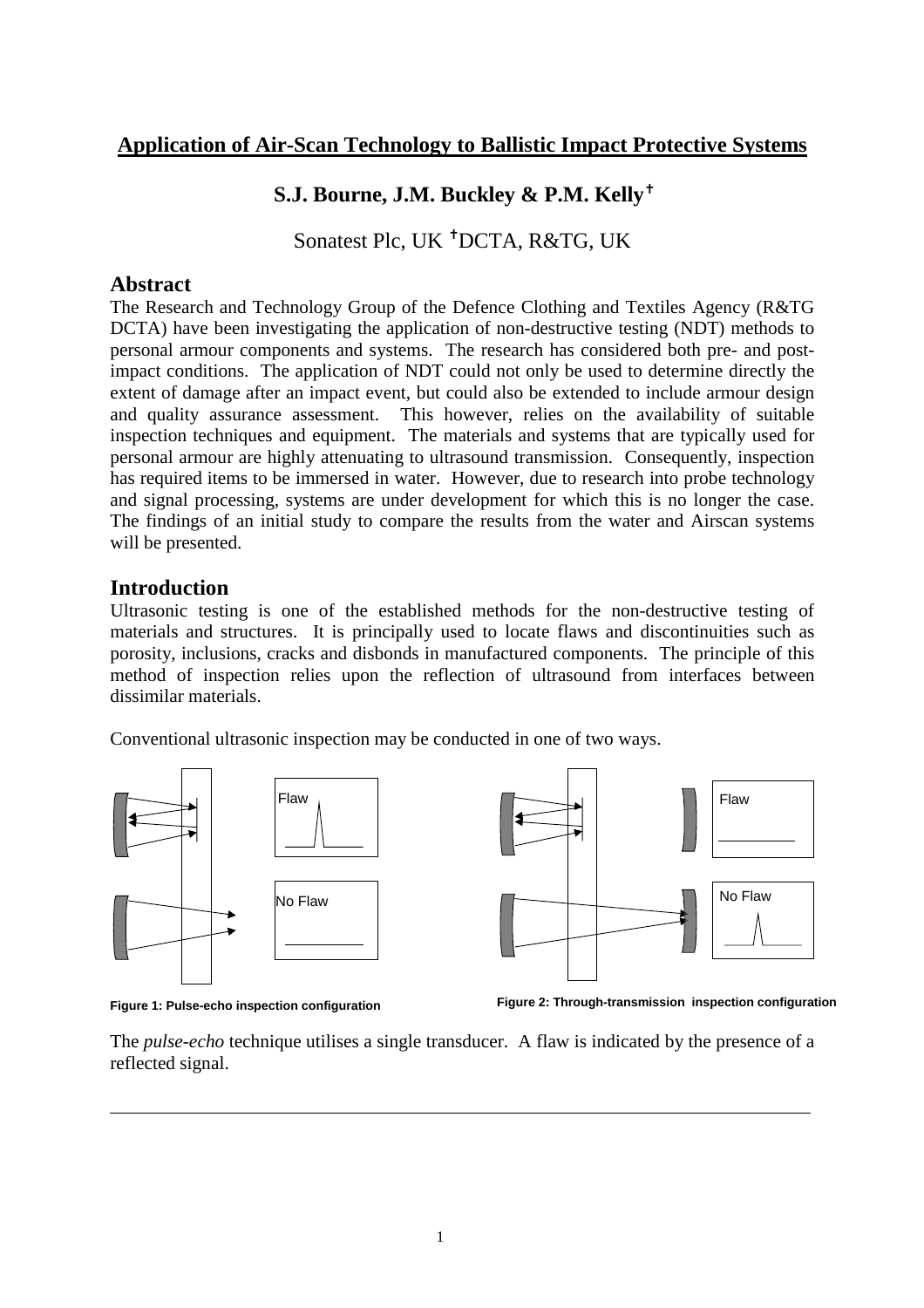The *through-transmission* technique uses separate transmit and receive transducers on opposite sides of the component under test. A flaw is indicated by the absence of a transmitted signal. This technique is particularly suitable for detecting disbonds in multilayer or complex structures where the reflected signal might be difficult to analyse. It also gives very good sensitivity but is limited by the need to access both sides of the component and to co-ordinate the movement of two transducers. Most applications of the Airscan system use the trough-transmission approach.

#### The Role of Couplants

Transmission of ultrasound between a probe and a rigid test piece across an air gap is extremely inefficient owing to the large acoustic impedance mismatch between air and solid materials. The employment of a coupling media at the probe/test piece interface usually overcomes this problem. Couplants typically consist of water, glycerine, or a variety of oil and water based gels. The presence of the couplant is important for the sensitivity of the inspection in two ways; (i) the attenuation of ultrasound in a liquid is much less than in a gas, and (ii) the couplant counters the acoustic impedance mismatch between the two materials.

Every material has an acoustic impedance, Z. This is defined by the sum of the material density, ρ and the velocity, v at which ultrasound propagates through it. Hence, dense solids tend to have high acoustic impedance and gasses very low. Consider two materials of acoustic impedance  $Z_1$  and  $Z_2$  in pressed contact. Ultrasound incident on the interface will be partly transmitted across and partly reflected back from the interface. The amplitudes of these two components are defined by the acoustic impedance mismatch; the greater the mismatch, the smaller the proportion of the ultrasound transmitted. The transmission coefficient [1] is defined in equation 1.

$$
T = \frac{2Z_2}{Z_2 + Z_1}
$$
 Equation 1

At a practical, single interface between steel and water, 35% of the ultrasound is transmitted. Across the interface between steel and air, only 0.6% is transmitted. In practical inspection, a minimum of four interfaces are encountered:



- 1. From the transmitting probe material (typically a ceramic) to the couplant
- 2. From the couplant to the test piece
- 3. From the test piece to the couplant
- 4. From the couplant to the receiving probe.

Therefore using air as a couplant as opposed to water may result in an increased path loss of 160 dB (i.e. only 1/120,000,000<sup>th</sup> of the transmitted energy being detected).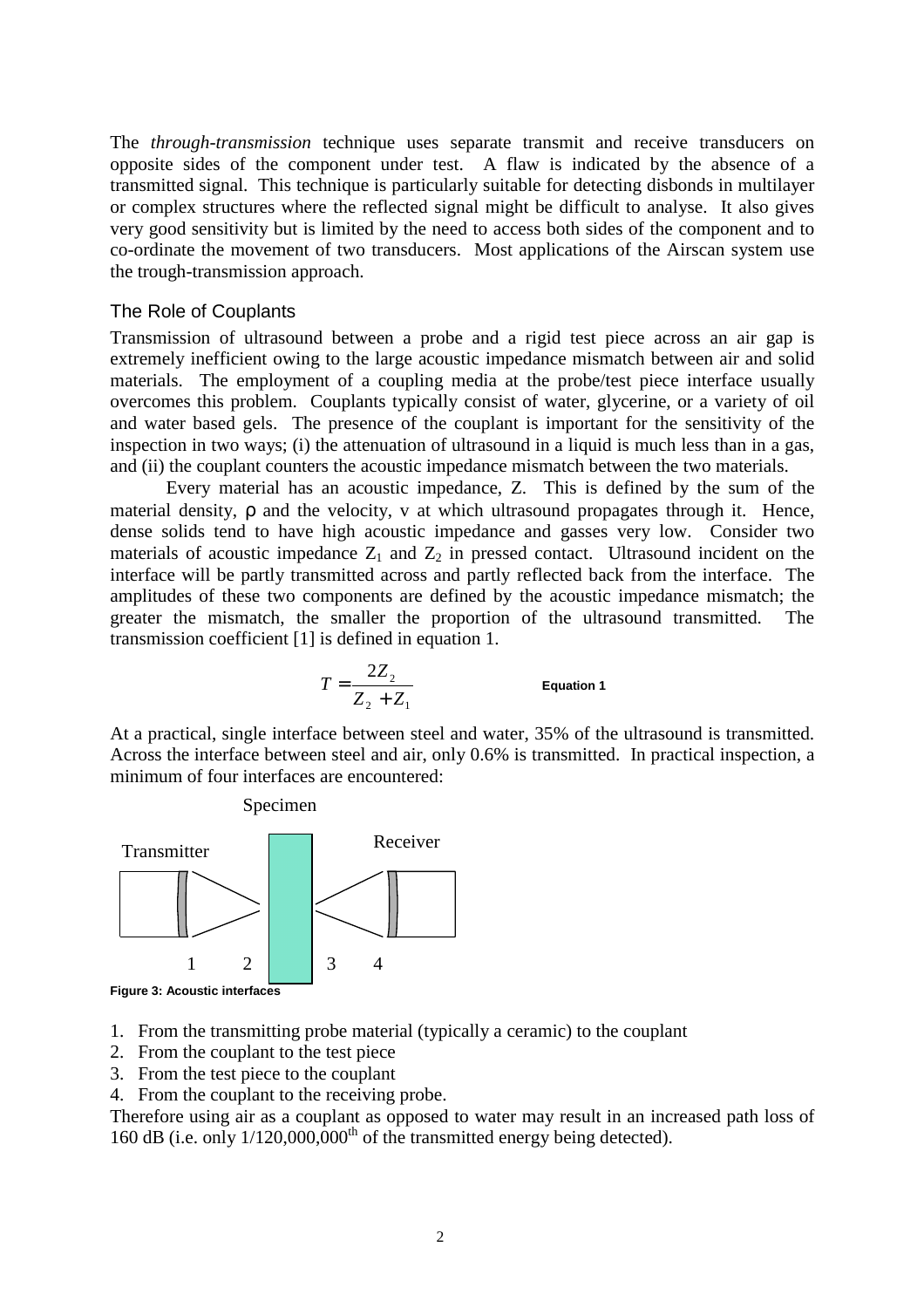### Current Limitations

The advantages of the employment of liquid couplants are clear. However, there are a number of limitations associated with their presence:

- $\Box$  Ultrasonic inspection is often required in circumstances where the test piece material must not become wet or saturated with water. Typical examples include aerospace materials, particularly those that will be sealed by later processing, such as a part-finished honeycomb structure. Other materials such as foam, wood or paper based products may be damaged by contact with water, or be incapable of withstanding the application of heat to dry them afterwards. Indeed, with the increasing use of composites in aerospace and other safety critical structures, the issue of couplant caused contamination is of growing importance.
- Ingress of a liquid couplant into the test piece may reduce the detectability of defects such as delaminations. When filled with air, these may act as a complete block to the ultrasonic signal, but if filled with water, they may pass most of the energy and be easily missed.

Many attempts have been made to overcome these limitations in the form of non-contact techniques. These include sophisticated laser generation and detection systems, electromagnetic acoustic transducers (EMAT's) [2] and air coupled ultrasound [3].

Use of laser systems can cause scorching of the test piece surface due to the high levels of energy involved. Such systems are also very expensive, making practical use unlikely at this time. EMAT probes can only function on electrically conducting test pieces, which eliminates use on composites and other non-metallic structures. Some success has been achieved with use of solid coupling materials such as those described by Billson and Hutchins [4], Drinkwater and Cawley [5-6] and Bourne, et al [7] although these still require contact with the test piece which may be undesirable. Furthermore, such devices are designed for high frequency, pulse echo operation which is often unsuitable for highly attenuative materials such as those used in personal armour.

### Airscan Technology

There is therefore a requirement for a practical technique that enables reliable inspection of highly attenuative materials without the risk of contamination from liquid couplants and the need for expensive immersion tanks. It is into this gap that Airscan technology pitches itself. However, realisation of this goal required a number of technical barriers to be broken, mainly to overcome the huge loss of signal associated with the use of air as couplant. These are summarised below. Buckley [8] gives a fuller description.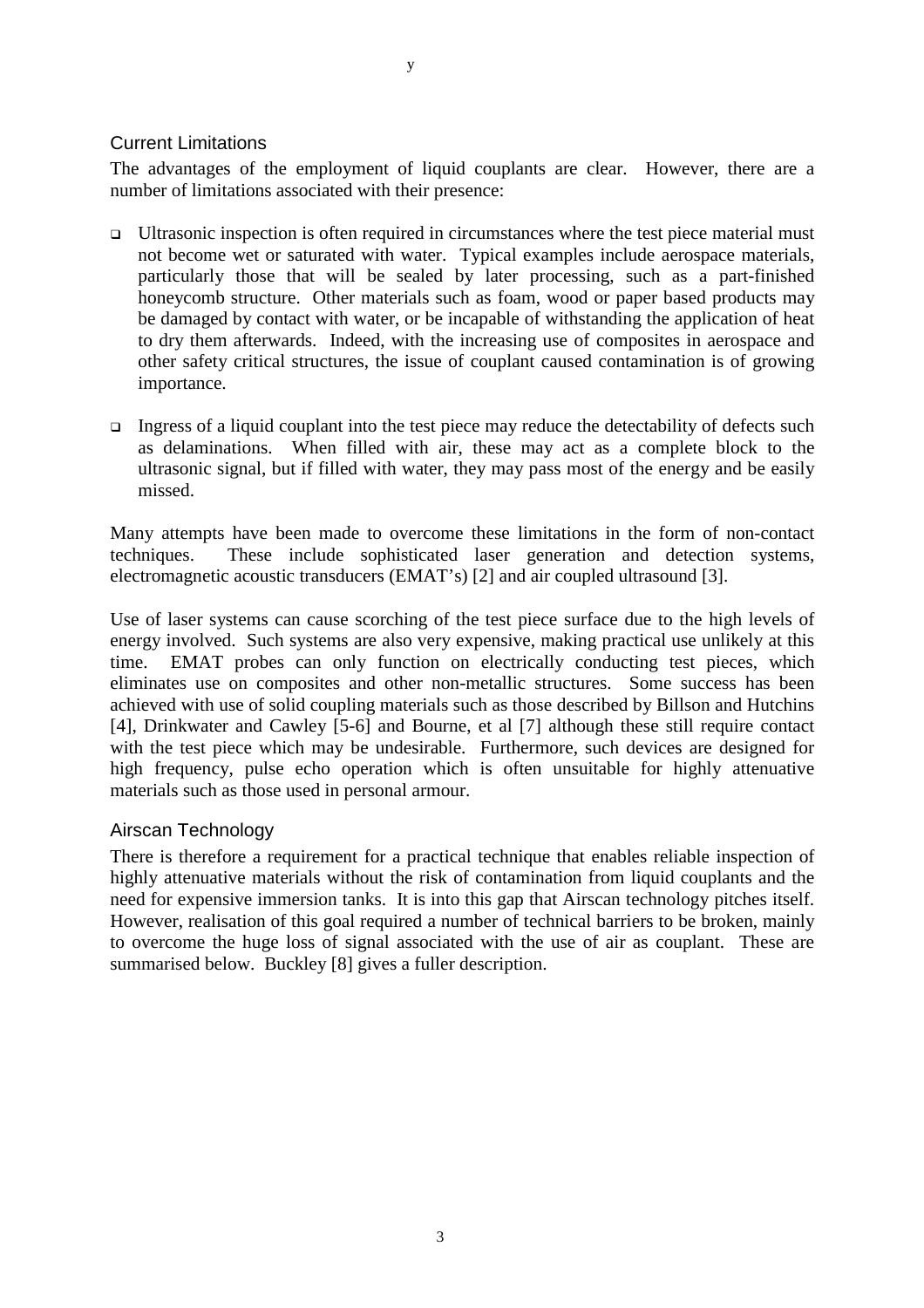

**Figure 4 : Air-coupled probe design features**



**Figure 5: QMI AS400C Air-coupled probe**

- The use of a resonant transducer maximises the conversion between electrical and kinetic energy, making the transducer as efficient as possible.
- $\Box$  A sinusoidal transmitter excitation signal is used rather than a rectangular or 'spike' pulse. In the Sonda 007CX, a 500V peak to peak tone burst of up to 15 cycles is used. Thus the pulse contains much more energy and by matching the toneburst frequency to the transducer resonance, maximum energy transfer is obtained.
- The losses due to the impedance mismatch between the air and the transducer ceramic can be reduced by an acoustic matching layer of a suitable material. Lightweight polymers are used as they have intermediate impedance close to the optimum. In some designs the matching layer performs a dual function, acting also as an acoustic lens to focus the sound beam.
- $\Box$  A low-noise preamplifier is mounted directly adjacent to, or incorporated in, the receiver transducer so as to minimise any noise pickup on the cables.
- $\Box$  Electrical design of the receiver circuitry may also be optimised for best signal to noise ratio. In practice, this is achieved by using tuneable narrow band filters matched to the toneburst frequency.
- $\Box$  Signal averaging and digital filtering techniques may be used to further improve the signal to noise ratio. However, these may limit the effective sampling rate.

By using combinations of such approaches, Airscan technology has now moved from being an experimental laboratory based system to a practical inspection tool, particularly suited to automated scanning of personal armour components.





**Figure 6: QMI SONDA 007C and display**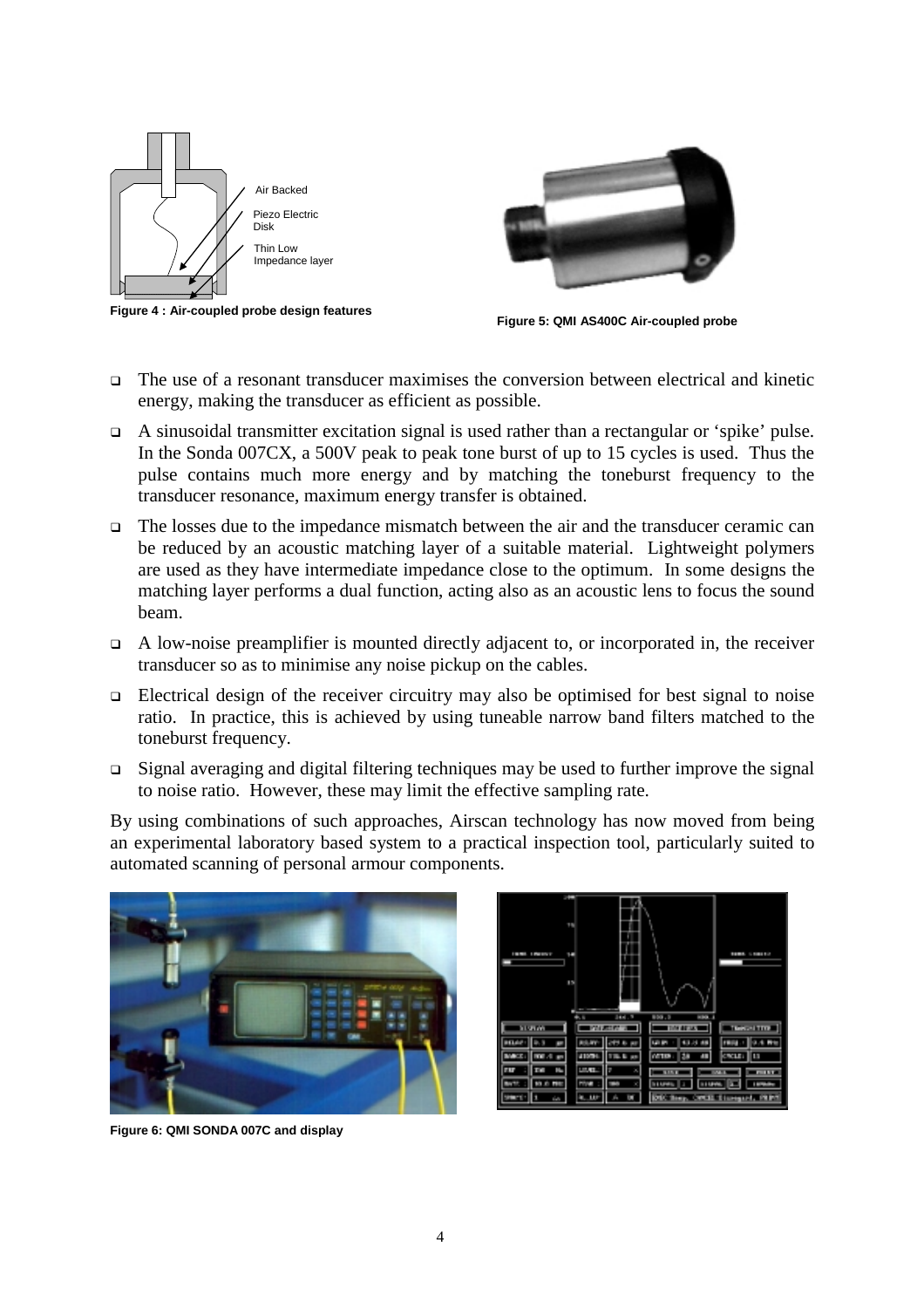## **Discussion**

Current research topics being undertaken by the DCTA, R&TG include studies on pre- and post impacted armour material and systems. These are to consider if the presence and form of defects in armour systems influences the ballistic performance and to correlate the extent of delamination in composites and multi-component armour systems after ballistic impact with performance. The most reliable method for quantifying the extent of such internal defects has proven to be by ultrasonic means. This has historically been conducted by through transmission immersion testing, hence water being the couplant. This has generated a number of practical difficulties and has raised questions regarding the reproducibility of results. Firstly, the materials used for personal armour are highly attenuative to ultrasound propagation making conventional frequencies (1-10MHz) impractical. There is also evidence that prolonged contact with water causes deterioration in mechanical properties of such materials [9]. This coupled with the risk of water ingress into defects such as delaminations, which would reduce the reliability of positive identification, the suitability of immersion testing personal armour components is thrown into question. In theory the Airscan system is ideally suited for a number of reasons:

- 1. It functions at frequencies lower than those typically used in conventional immersion testing (50 – 400kHz) hence reducing the effective attenuation in the materials under test.
- 2. It uses air as couplant, thus eliminating the risk of test piece contamination.
- 3. The risk of defects being missed due to water filling defects within the test piece is eliminated.
- 4. The system is designed to look for large area defects such as those commonly encountered in quality assurance and post failure analysis of personal armour materials.

This led to preliminary investigations into the suitability of Airscan for accurate inspection of personal armour materials and components. A test panel consisting of a ceramic plate bonded to an aramid composite was fabricated for this preliminary trial. Initial inspection was conducted using transducer pairs of two different frequencies. 50kHz was found to penetrate the test panel very well. However, the low frequency limited the size of detectable defect down to approximately 10mm in diameter. 400kHz struggled to penetrate the test piece fully and so was deemed unsuitable for this particular test panel. Subsequent development has resulted in the production of a pair of 120kHz transducers. This arrangement struck a happy medium, combining sufficient penetration with workable resolution, capable of resolving defects of approximately 5mm in diameter. Buckley [10] describes such frequency considerations in more detail.

The second phase of this project involved comparison of Airscan data with that generated by conventional immersion testing on impacted panels. [Figure 7](#page-5-0) and [Figure 8](#page-5-0) show the result of inspecting similar aramid plates with both immersion and Airscan methods respectively. These panels were of nominal areal density 6 kg/m<sup>2</sup> and were each impacted with a single 9 mm FMJ bullet at velocities in the region of 380 ms<sup>-1</sup>. It is clear that the results are in agreement.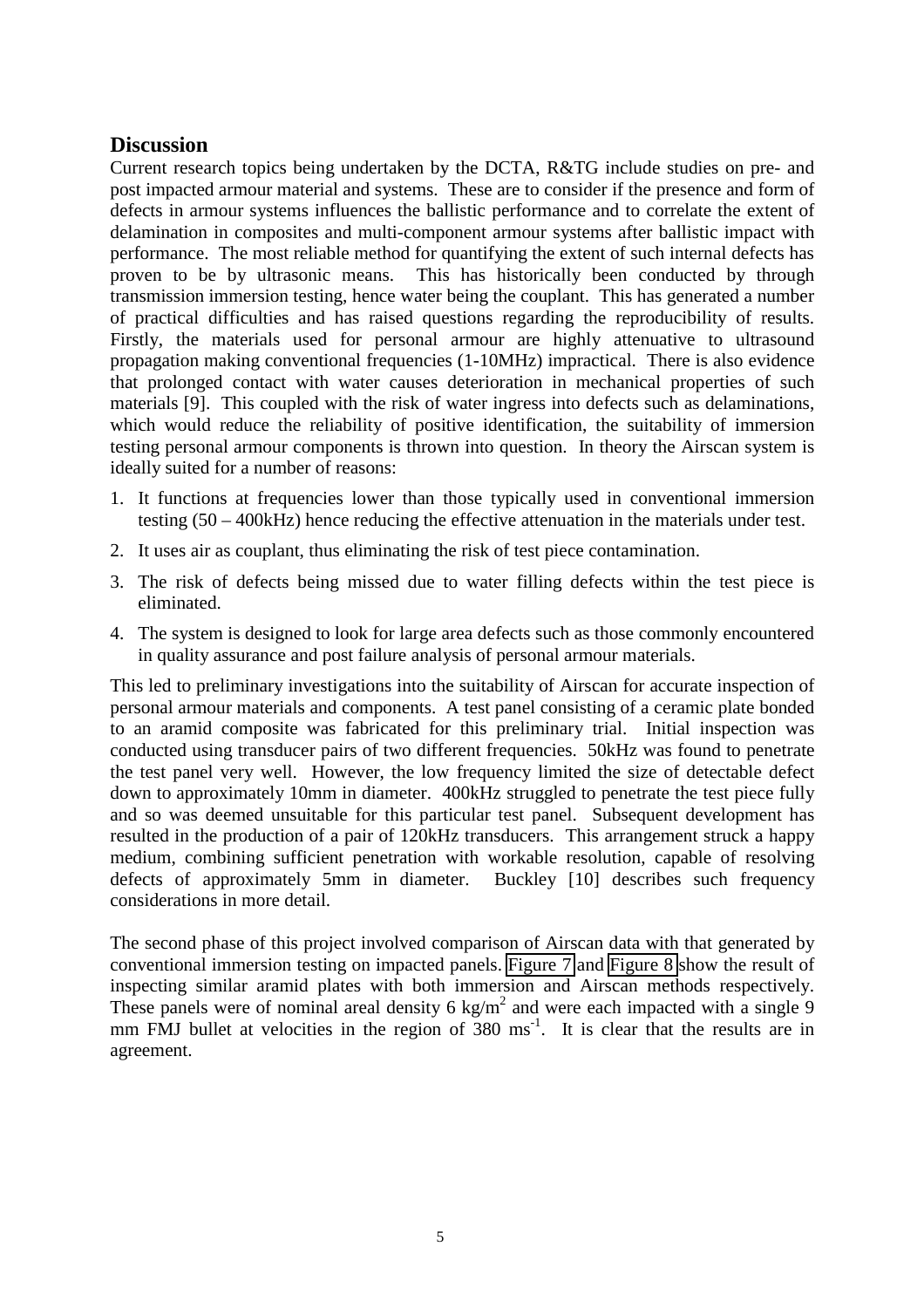<span id="page-5-0"></span>

**Figure 7. Aramid composite panel after impact. Inspected using immersion through transmission method**



**Figure 8: Aramid composite panel after impact. Inspected using Air-coupled ultrasonic method**

Such encouraging results gave scope for rapid, non subjective comparrison of post impact damage in different panels. Testing has recently progressed to inspection of contoured components such as the Improved Northern Ireland Body Armour (INIBA) plate. These items have long since been an inspection problem due to their awkward geometry. Figure 9 shows a C-Scan conducted on an INIBA plate using immersion testing. It is evident that signal amplitude is poor, particularly round the edges, and that no meaningfull information is obtained. Figure 10 represents the same component, only this time inspected with the Airscan. Here the signal is much stronger and some detail of the composite is visible. It is noteworthy that in a small area in the top left corner of the plate, no signal was transmitted through the component. This is indicative of a disbond, probably between the ceramic and the composite.



**Figure 9. INIBA plate. Inspected using immersion, pulse echo from interface between ceramic strikeface and aramid composite**

**Figure 10. INIBA plate. Inspected using Air-coupled through-transmission at 120kHz. 'Ragged edge' due to sound leakage in experimental setup**

Having established that Airscan is suitable for such inspections, work continues to explore feasibility of inspecting many materials and structures used in personal armour that were previously believed to be impermeable to ultrasound and impractical to test. Parallel work is concentrating on comparisons between conventional immersion and Airscan testing to quantify more precisely the benefits gained.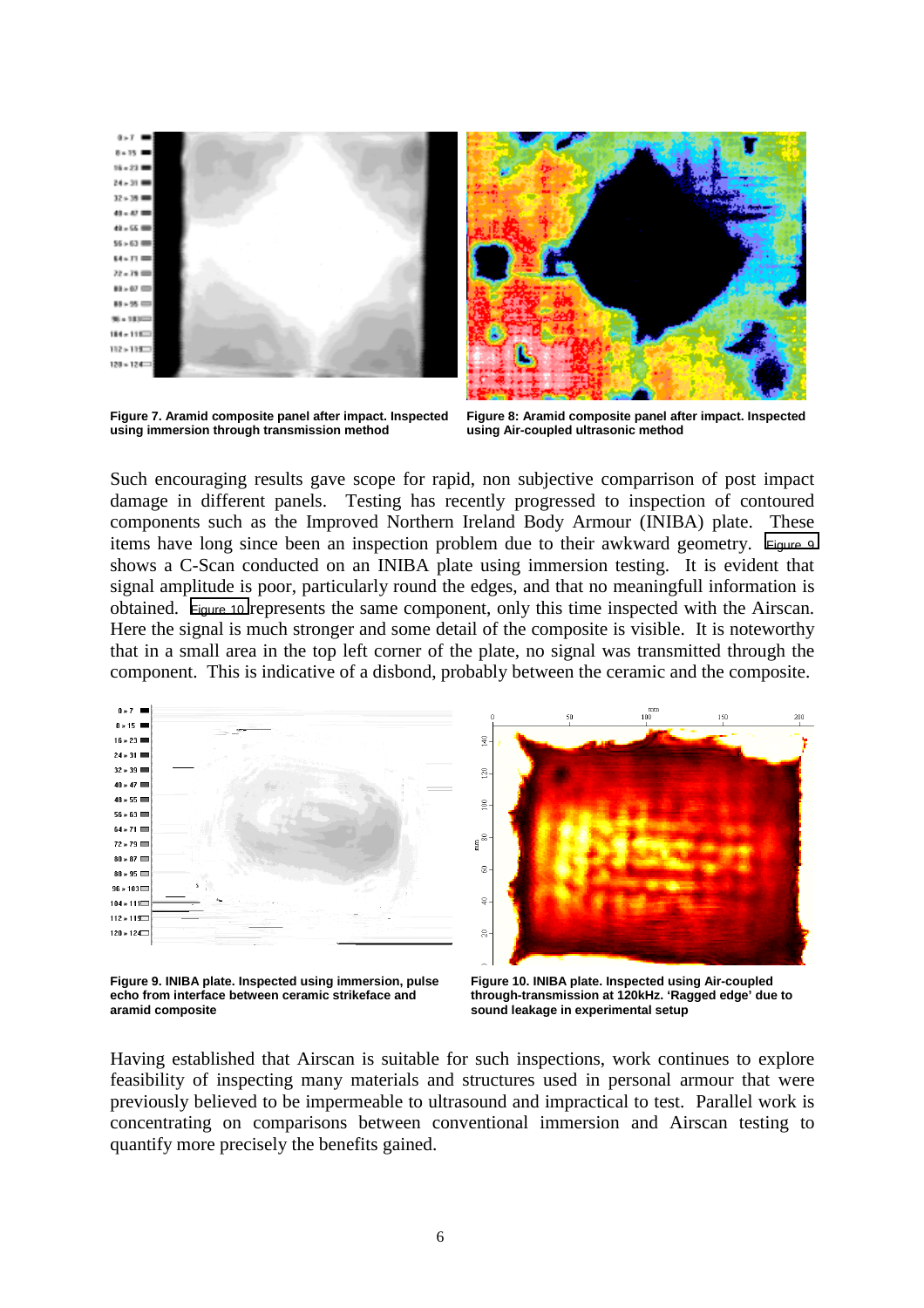## **Conclusions**

A number of innovations in transducer and instrument design have enabled air to be used reliably for practical ultrasonic inspection of materials and components. Work conducted between DCTA R&TG and Sonatest Plc has shown that comparable results may be obtained from the Airscan system as from conventional immersion testing of thin composites but without the associated risks of test piece contamination and water filled defects. In addition, the Airscan system has proven successful for pre-impact inspection of more complex components such as the INIBA plate, enabling quality assurance checks to be conducted for the first time. Work is continuing towards establishing the limit of resolution in such components.

## **References**

- 1. Krautkramer, J. and Krautkramer, H. 'Ultrasonic Testing of Materials' Springer-Verlag (Berlin),  $4<sup>th</sup>$  Edition, 1990.
- 2. Silk, M.G. 'Ultrasonic Transducers for Nondestructive Testing' (Adam Hilger Ltd, 1984)
- 3. Buckley, J. M. 'Principles and Applications of Air-Coupled Ultrasonics' Brit. J. NDT, vol 40 pp 755-759, 1998
- 4. Billson, D.R. and Hutchins, D.A. 'Development of Novel Piezoelectric Ultrasonic Transducers for Couplant-Free Ultrasonic Testing' Brit. J. NDT, vol 35 pp 705-708, 1993.
- 5. Drinkwater, B. and Cawley, P. 'An Ultrasonic Wheel Probe Alternative to Liquid Couplant' Brit. J. NDT, vol 36 pp 430-433, 1994.
- 6. Drinkwater, B. and Cawley, P. 'The Practical Application of Solid Coupled Ultrasonic Transducers' Mat. Eval. pp 401-406, 1997.
- 7. Bourne, S.J., Newborough, M. and Highgate, D.J. 'Novel Solid Contact Ultrasonic Couplants Based on Hydrophilic Polymers' Proc. 15<sup>th</sup> World Conference on NDT, 2000.
- 8. Buckley J.M. 'Air Coupled Ultrasound A Millennial Review' Proc. of BINDT Conference, 2000.
- 9. Taylor, S. 'MEng report' Imperial College, 1997
- 10. Buckley J. M. and Loertscher, H. 'Frequency Considerations in Air-Coupled Ultrasonic Inspection' Proc. BINDT Conference, 1999